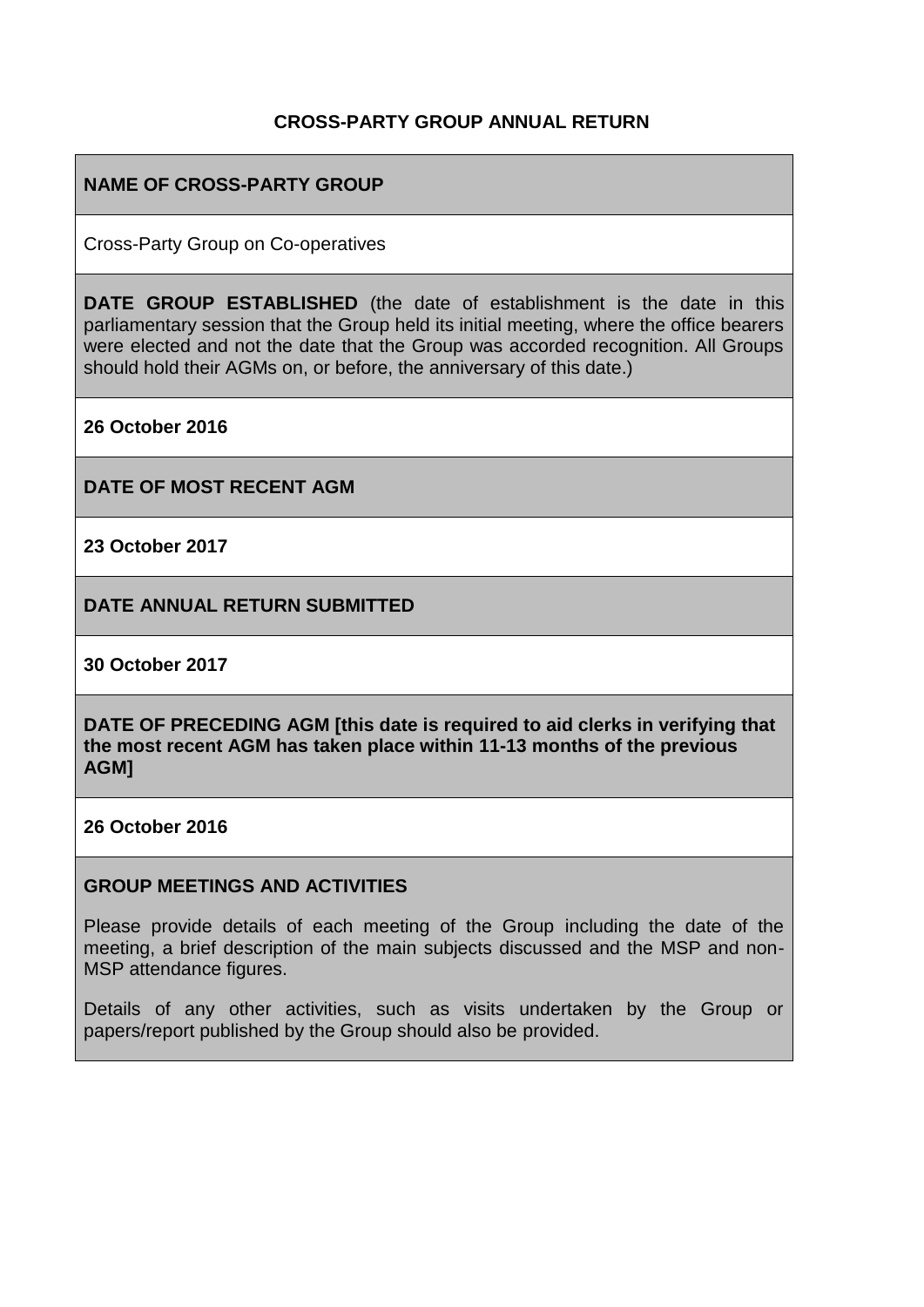### **26 October 2016**

Discussed: future programme for CPG MSP attendance: 4

Non-MSP members: 1

## **21 June 2017**

Discussed: co-operative approaches to community empowerment, including use of community shares, democratic ownership and issues with registering community benefit societies with the FCA that can comply with the requirements of the Community Empowerment Act.

MSP attendance: 2

Non-MSP attendance: 3

Other activities: Convener wrote to FCA requesting it meets with DTAS to resolve issue with registering community benefit societies.

#### **23 October 2017**

Discussed: AGM business; worker ownership and the inclusive growth agenda. MSP attendance: 4 Non-MSP attendance: 3

## **MSP MEMBERS OF THE GROUP**

Please provide names and party designation of all MSP members of the Group.

James Kelly (Lab)

Willie Coffey (SNP)

Anas Sarwar (Lab)

Clare Haughey (SNP)

Claudia Beamish (Lab)

Johann Lamont (Lab)

John Scott (Con)

Monica Lennon (Lab)

Neil Bibby (Lab)

#### **NON-MSP MEMBERS OF THE GROUP**

For organisational members please provide only the name of the organisation, it is not necessary to provide the name(s) of individuals who may represent the organisation at meetings of the Group.

| <b>Individuals</b> | N/A                                                                                                   |
|--------------------|-------------------------------------------------------------------------------------------------------|
| Organisations      | Co-operatives UK - secretary<br><b>Community Shares Scotland</b><br>Co-operative Development Scotland |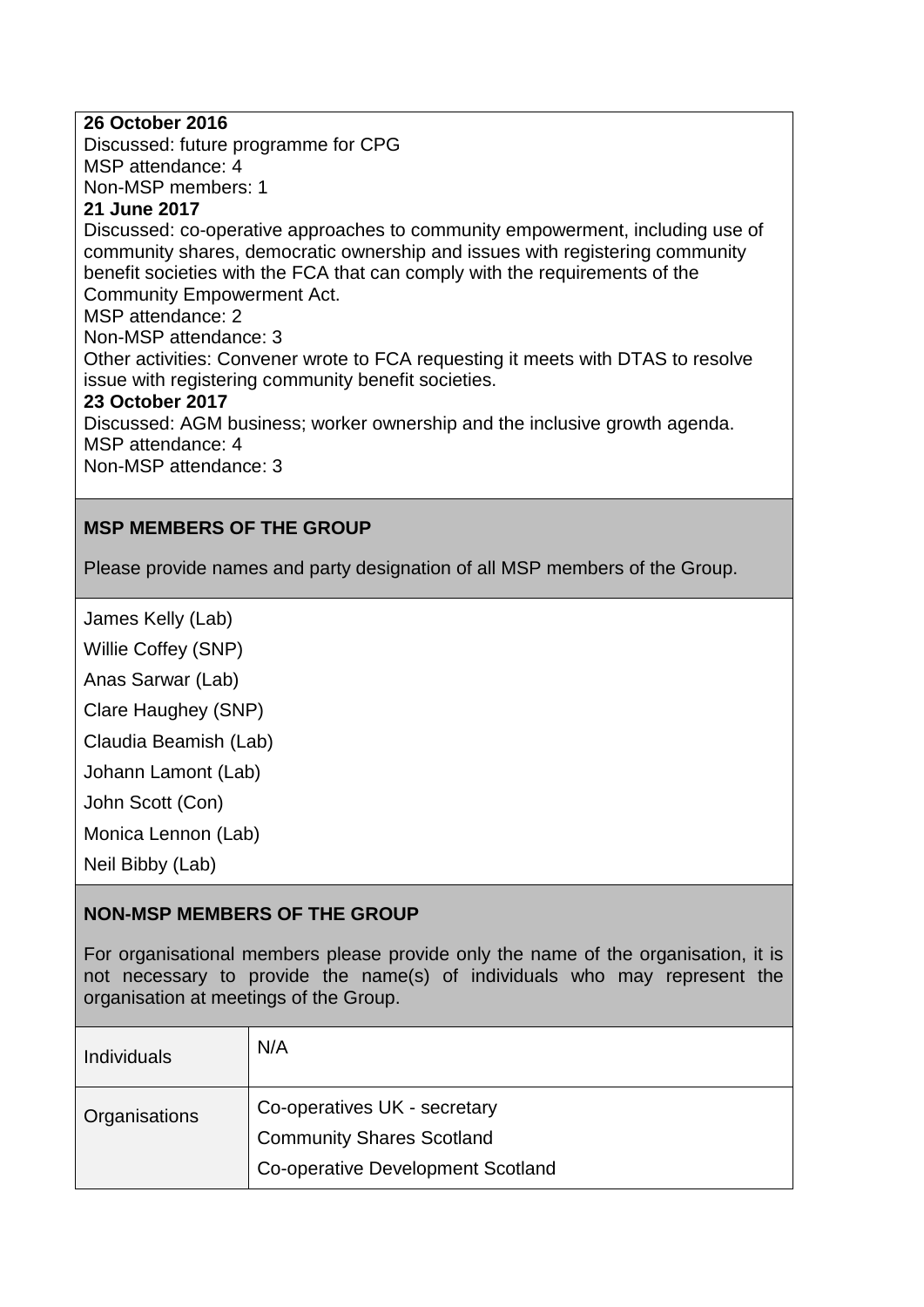| <b>Co-operative Education Trust Scotland</b>      |
|---------------------------------------------------|
| Fair Trade Sports Balls Ltd                       |
| <b>Highland Home Carers Ltd</b>                   |
| <b>Scottish Agricultural Organisation Society</b> |
| Scotmid                                           |
| <b>Social Enterprise Scotland</b>                 |
| The Co-operative Group                            |

# **GROUP OFFICE BEARERS**

Please provide names for all office bearers. The minimum requirement is that two of the office bearers are MSPs and one of these is Convener – beyond this it is a matter for the Group to decide upon the office bearers it wishes to have. It is permissible to have more than one individual elected to each office, for example, coconveners or multiple deputy conveners.

| Convener               | James Kelly MSP                |
|------------------------|--------------------------------|
| <b>Deputy Convener</b> | Willie Coffey MSP              |
| Secretary              | James Wright, Co-operatives UK |
| <b>Treasurer</b>       | N/A                            |

# **FINANCIAL BENEFITS OR OTHER BENEFITS RECEIVED BY THE GROUP**

Please provide details of any financial or material benefit(s) received from a single source in a calendar year which has a value, either singly or cumulatively, of more than £500. This includes donations, gifts, hospitality or visits and material assistance such as secretariat support.

Details of material support should include the name of the individual providing support, the value of this support over the year, an estimate of the time spent providing this support and the name of the organisation that this individual is employed by / affiliated to in providing this support.

Groups should provide details of the date on which the benefit was received, the value of the benefit and a brief description of the benefit.

| If the Group is not disclosing any financial information please tick the box to confirm |
|-----------------------------------------------------------------------------------------|
| that the Group has considered the support received, but concluded it totalled under     |
| the threshold for disclosure $(E500)$ . $\vert$                                         |
| Co-operatives UK:                                                                       |

£762 (0.5 days officer time per month at £127 per day)